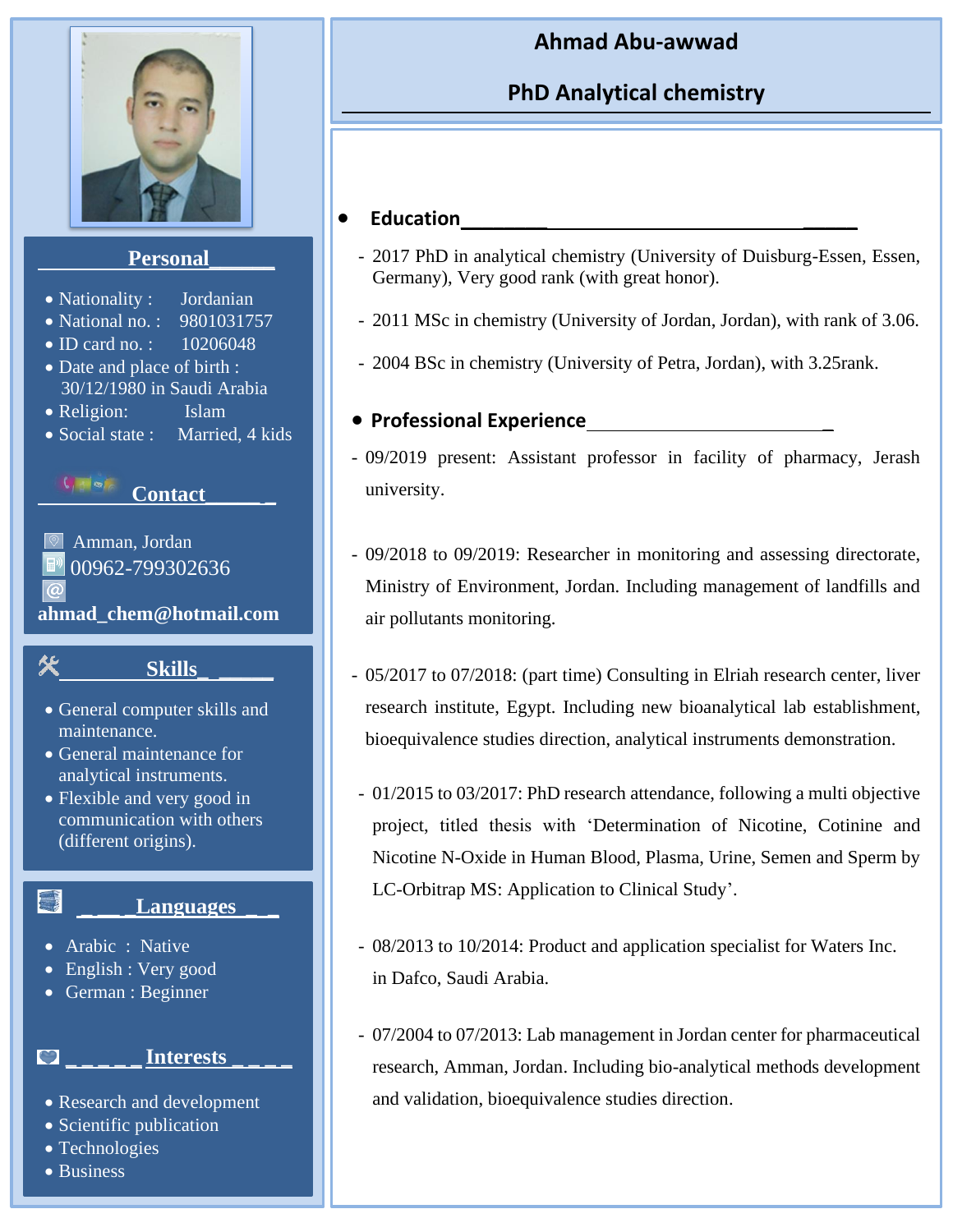### **Research and publication**

- 1- Simultaneous determination of antibiotic residues (enrofloxacin, ciprofloxacin, doxycycline and chloramphenicol) in milk of jordan market. Hasan Y. Mutia\*, Dima F. Khaterb, Ahmad M. khalafc , **Ahmad N. Abu-awwadd,e ,** , Tawfiq A. Arafate. **Acta Poloniae Pharmaceutica (2020)** Journal impact factor**: 0.5**
- 2- LC-MS Method for Evaluation of Two Brands of Enalapril 20mg Tablets in Healthy Human Volunteers. Wael Abu Dayyih, Mohammed Hamad, **Ahmad Abu Awwad**, Eyad Mallah, Zainab Zakarya, Alice Abu Dayyih, and Tawfiq Arafat. **Journal of Analytical Methods in Chemistry (2017).** Journal impact factor**: 1.8**
- 3- Determination of nicotine and cotinine in human blood by dried blood spot/ LC-Orbitrap MS technique.

**Ahmad Abu-awwad**, Tawfiq Arafat, Oliver J. Schmitz\* **Journal of Analytical & Pharmaceutical Research**. 3 **(2017)** 1-7. Journal impact factor**: NA**

- 4- Study the Influence of Licorice and Pomegranate Drinks on Nicotine Metabolism in Human Urine by LC-Orbitrap MS. **Ahmad Abu-awwad**, Tawfiq Arafat, Oliver J. Schmitz\* **Journal of Pharmaceutical and Biomedical Analysis**. 132 **(2016)** 60–65. Journal impact factor: **3.25**
- 5- Simultaneous determination of nicotine, cotinine and nicotine N-oxide in human plasma, semen and sperm by LC-Orbitrap MS. **Ahmad Abu-awwad**, Tawfiq Arafat, Oliver J. Schmitz\* **[Analytical and Bioanalytical Chemistry,](https://www.google.de/url?sa=t&rct=j&q=&esrc=s&source=web&cd=1&cad=rja&uact=8&ved=0ahUKEwjGvY3Q3-7MAhWHPRQKHSUEB7sQFggdMAA&url=http%3A%2F%2Fwww.springer.com%2Fchemistry%2Fanalytical%2Bchemistry%2Fjournal%2F216&usg=AFQjCNFV2OcNvCdNtwA2cf0nHl3VCQRT-A&sig2=SLR6hlzXMTh-A3rUiD-kew)** 408 **(2016)** 6473–6481. Journal impact factor: **3.78**
- 6- Determination of Fenofibric Acid in Human Plasma by LC–MS/MS and LC–UV. Tawfiq Arafat, Basil Arafat, **Ahmad Abu Awwad\*,** Oliver J. Schmitz. **Chromatographia**, 79 **(2016),** 685–692. Journal impact factor: **1.4**
- 7- [Relative Bioavailability of Ciprofloxacin Doses \(750 and 1000\) mg in Healthy Male](https://www.researchgate.net/publication/272998602_Relative_Bioavailability_of_Ciprofloxacin_Doses_750_and_1000_mg_in_Healthy_Male_Volunteers_by_Using_HPLC_Method?ev=prf_pub)  [Volunteers by Using HPLC Method.](https://www.researchgate.net/publication/272998602_Relative_Bioavailability_of_Ciprofloxacin_Doses_750_and_1000_mg_in_Healthy_Male_Volunteers_by_Using_HPLC_Method?ev=prf_pub) Mallah E, Arafat, Al khawaja , Abu Dayyih**, Abu Awwad**, Hroub H, Hamad M3 and Arafat. **Journal of Bioequivalence Studies**, 1 **(2015)** 1-6. Journal impact factor: **NA**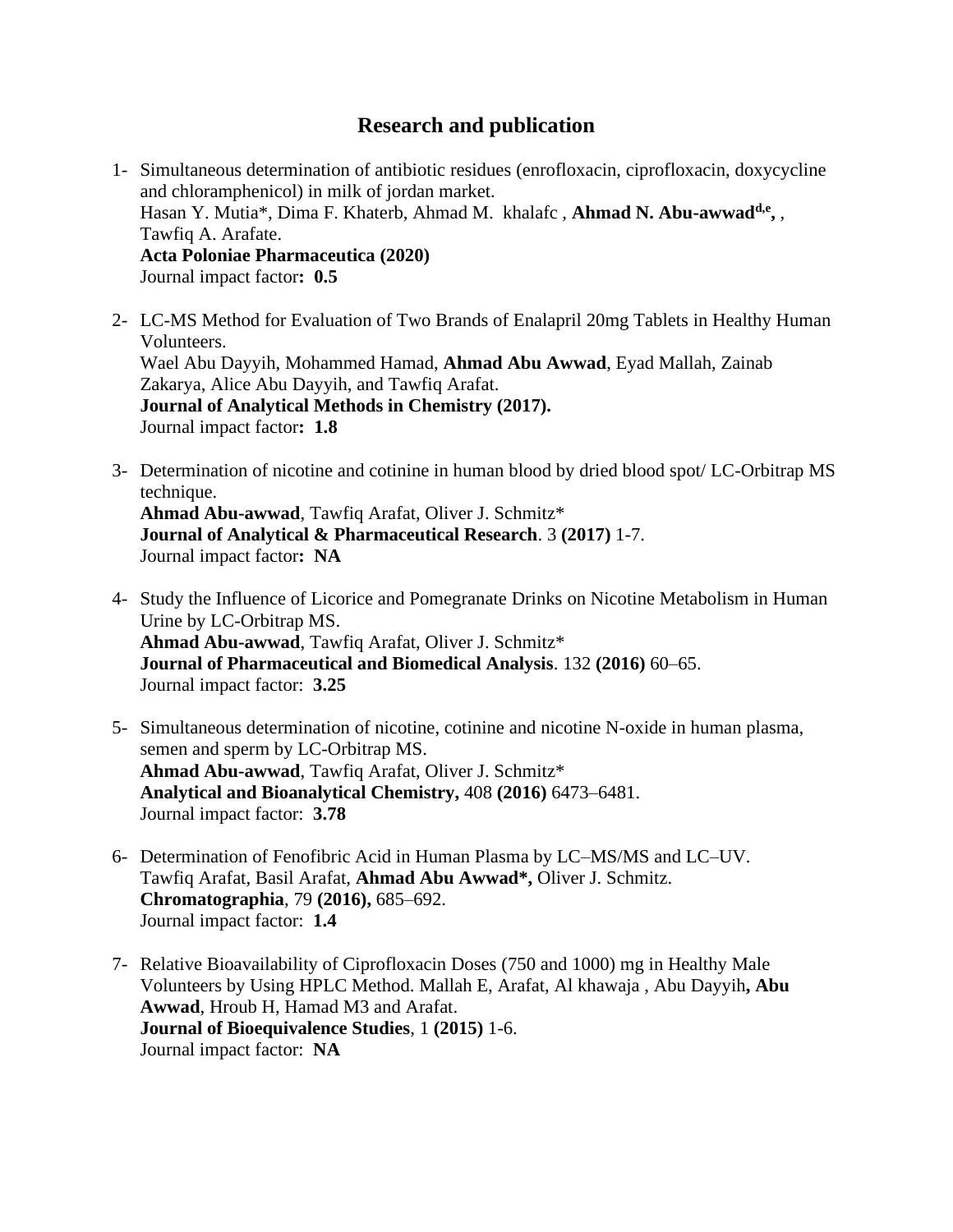- 8- Comparative bioavailability of two different quetiapine doses (50 and 200 mg) in healthy volunteers by using LC/MS method. Eyad Mallah, Basel Arafat, **Ahmad Abu Awwad**, Wael Abu Dayyih, Mohammed Mima and Tawfiq Arafat. **Journal of Chemical and Pharmaceutical Research**, 12 **(2014)** 559-569. Journal impact factor: **0.4**
- 9- Determination of loperamide in human plasma and saliva by liquid chromatography-tandem mass spectrometry. Tawfiq Arafat, Basil Arafat, Riad awad, **Ahmad Abu-awwad\* Journal of Chromatography B**, 972 **(2014)** 81–88. Journal impact factor: **2.71**
- 10- High Performance Liquid Chromatographic Determination of Montelukast Sodium in Human Plasma: Application to Bioequivalence Study. Ashok K. Shakya\*, Tawfiq A. Arafat, Nancy M. Hakooz, **Ahmad N. Abu-awwad**, Hamza Al-Hroub. **Acta Chromatographica Journal**, 26 **(2014)** 457–472. Journal impact factor: **0.76**
- 11- Study of food effect on Cyclobenzaprine absorption in human body by using liquid chromatography tandem mass spectrometer technique. **Ahmad Abu awwad**, Mahmoud Yacoub, Mahmoud Alawi, Tawfiq Arafat **International Journal of Research in Pharmaceutical and Biomedical Sciences**, 4 **(2013)** 2229-3701. Journal impact factor: **0.41**
- 12- Simultaneous Determination of Amlodipine and Atorvastatin with Its Metabolites; Ortho and Para Hydroxy Atorvastatin; in Human Plasma by Liquid Chromatography Ion Trap Mass Spectrometry. Mahmoud Yacoub, **Ahmad Abu awwad**, Mahmoud Alawi\*, Tawfiq Arafat. **Journal of Chromatography B**, 15 **(2013)** 36-47. Journal impact factor: **2.71**
- 13- Tamsulosin quantification in human plasma by high performance liquid Chromatography coupled to electrospray tandem mass spectrometry. Ashok K. Shakya, Nancy M. Hakooz, Tawfiq A. Arafat, **Ahmed N. A. Abu-awwad**, Jafar Abd El-Ghani. **Acta Chromatographica Journal**, 22 **(2010)** 99-114. Journal impact factor: **0.76**
- 14- Simple and rapid HPLC method for the determination of alfuzosin in human plasma. Ashok K. Shakya, Tawfiq A. Arafat, **Ahmad Abu awwad**, Hamza Al-Hroub, Munther Melhim.
	- **Jordan Journal of Pharmaceutical Sciences**, 3 **(2010)** 25-36. Journal impact factor: **0.23**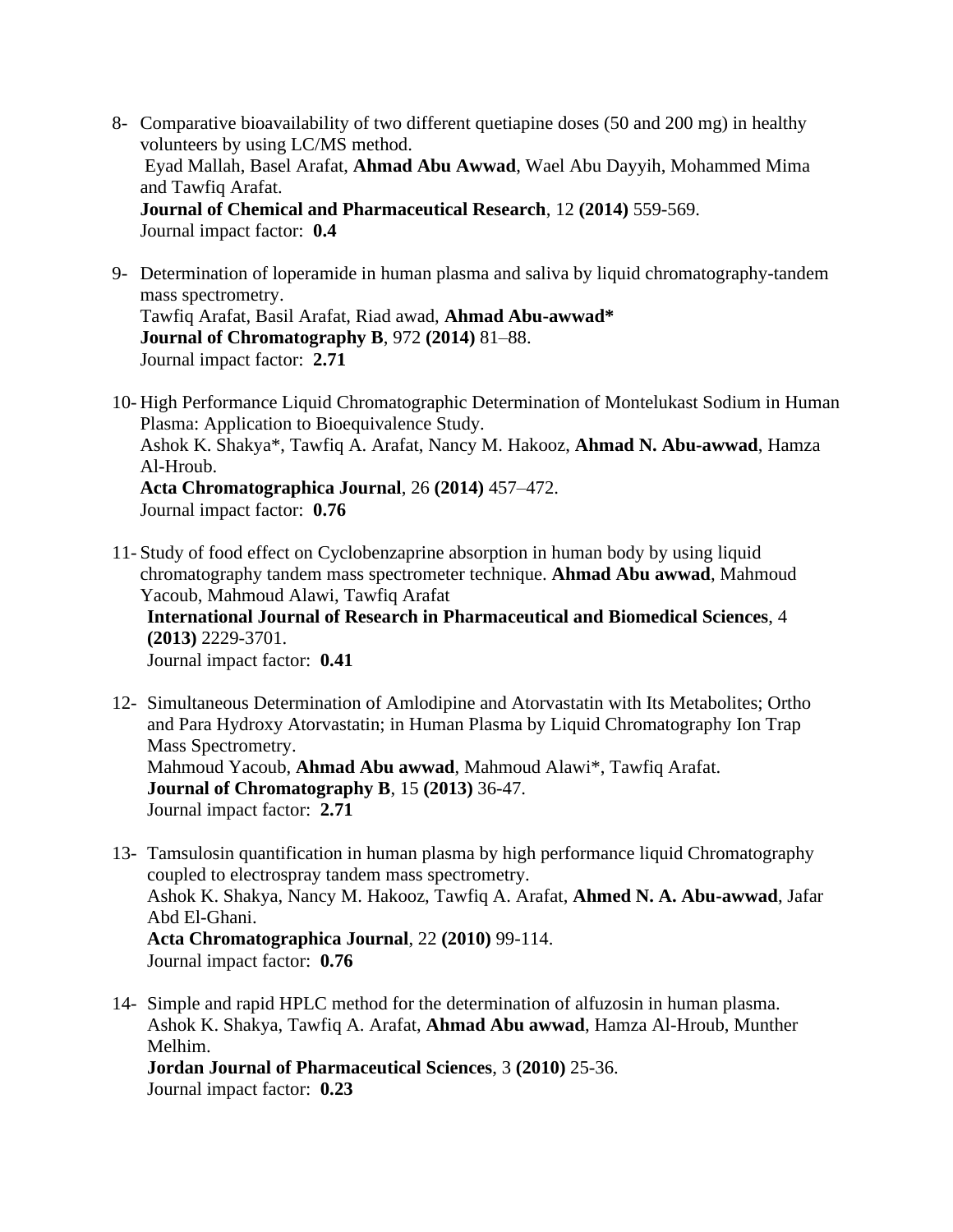- 15- [Simultaneous determination of triprolidine and pseudoephedrine in human plasma by liquid](https://www.researchgate.net/publication/38113895_Simultaneous_determination_of_triprolidine_and_pseudoephedrine_in_human_plasma_by_liquid_chromatography-ion_trap_mass_spectrometry?ev=prf_pub)  [chromatography-ion trap mass spectrometry.](https://www.researchgate.net/publication/38113895_Simultaneous_determination_of_triprolidine_and_pseudoephedrine_in_human_plasma_by_liquid_chromatography-ion_trap_mass_spectrometry?ev=prf_pub) Ashok K. Shakya,∗, Tawfiq A. Arafat, **Ahmad N. Abuawwad**, Munther Melhim, Jafar Al-Ghani, Mahmoud J. **Journal of Chromatography B**. 877 **(2009)** 4071–4078. Journal impact factor: **2.71**
- 16- Validated liquid chromatographic–ultraviolet method for the quantitation of tadalafil in human plasma using liquid–liquid extraction. Ashok K. Shakya, **Ahmed N.A. Abu-awwad**, Tawfiq A. Arafat, Munther Melhim. **Journal of Chromatography B**. 852 **(2007)** 403-408.

Journal impact factor: **2.71**

#### **Written manuscripts**

- 1- Study the influence of seasonal transportation emissions on local ambient air quality.
- 2- Clinical pharmacokinatic study for 25 mg nicotine batches in Jordanian volunteers.
- 3- Determination of fentanyl in human plasma: Application to bioequivalence study for fentanyl batches in Jordanian volunteers.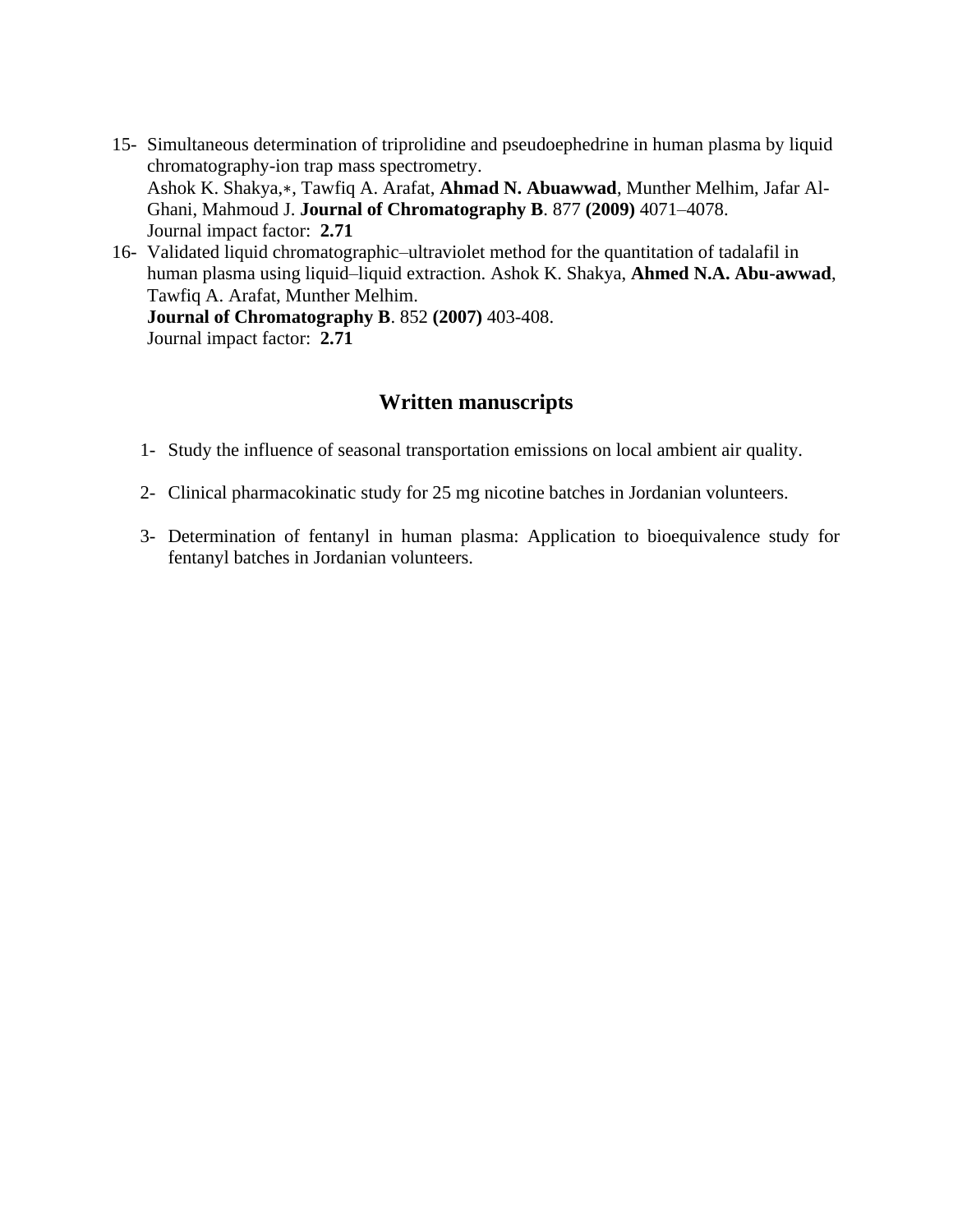#### **Training courses**

- 1. Currently, ISO 17025, (Provided by local agent, Jordan).
- 2. 16-17 Aug 2019, Health Impact Assessment of Air Pollution. (Certified by World Health Organization, Jordan)
- 3. 30<sup>th</sup> July 2019, Tanks & Pipelines Corrosion & Mitigation Plans. (Certified by NACE international, Jordan).
- 4. 17-18 Jun 2019, Training of Trainer Healthcare Waste Treatment. (Certified by UNDP, Jordan).
- 5. 11-17 Jun 2019, Users engagement strategy building on statistical data usage. (Provided by department of statistics, Jordan).
- 6. 14-16 April 2019, development of integrated greenhouse gas, short-lived climate pollutant and air pollutant emission inventories using LEAP-IBC, (Certified by Stockholm Environment Institute-SEI, Jordan)
- 7. 25-27 Mar 2019, landfill environmental control including water and emissions monitoring, (Certified by EU, Jordan).
- 8. 20-21 Mar 2019, Biogases analyzer training for landfills monitoring, (Certified by EU, Jordan).
- 9. 3-7 Mar 2019, Environmental Impact Assessment, (Certified by GIZ, Jordan).
- 10. 27-28 Nov 2018, Promoting SCP and Green Economy for the Waste, Energy and Transportation sectors in Jordan, (Certified by EU, Jordan).
- 11. 5-7 Nov 2018, Mainstreaming Ecosystem-based Adaptation (EBA) into development planning. The training session was implemented by GIZ, GmbH on behalf of federal Ministry of Economic, (Certified by GIZ, Jordan).
- 12. 22<sup>th</sup> Oct 2018, Collaborating, Learning and Adapting (CLA), (Certified by USAID, Jordan).
- 13. 21-25 Oct 2018, Planning and organization of work, Management and building teams, Communication skills, Administration creativity, Decision making, and Writing reports, (Certified by Institute of Public Administration, Jordan).
- 14. 10<sup>th</sup> Des 2013, High Resolution Mass Spectrometry (MS/MS) Sales Training (Certified by GSC, Dubai, UAE).